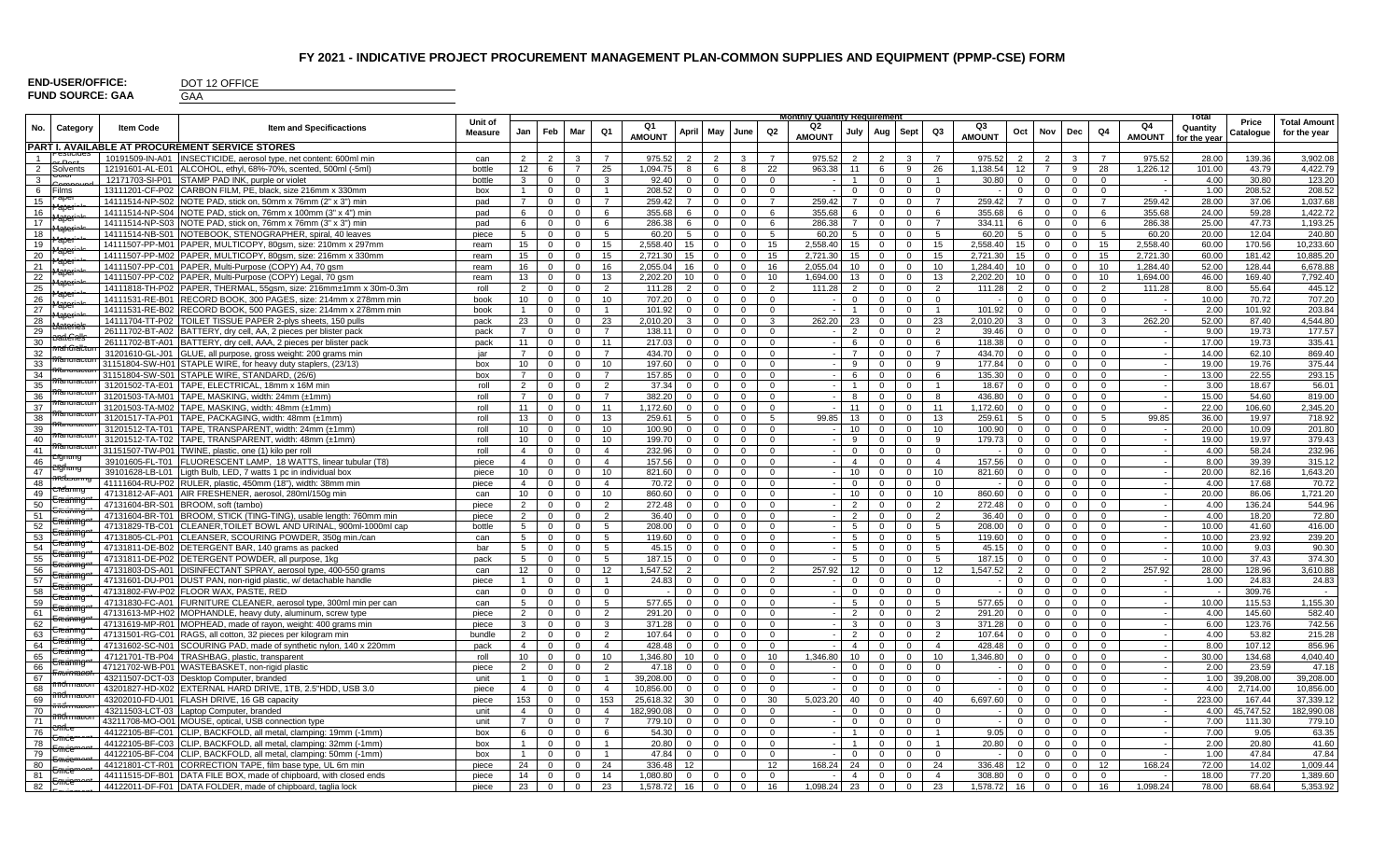| 83             |                         | 44121506-EN-D01 ENVELOPE, DOCUMENTARY, for A4 size document                                                               | box        | $\overline{7}$  | $\mathbf{0}$   | $\mathbf 0$    | $\overline{7}$          | 4,711.63   |                | $\mathbf 0$<br>$\mathbf{0}$      |                         | 673.09          | 674             | $\mathbf{0}$   | 674<br>453,723.24<br>$\overline{0}$                      | $\mathbf 0$    | $\overline{0}$ | $\mathbf 0$    | $\mathbf{0}$            |                          | 682.09   | 673.09    | 459,107.96   |
|----------------|-------------------------|---------------------------------------------------------------------------------------------------------------------------|------------|-----------------|----------------|----------------|-------------------------|------------|----------------|----------------------------------|-------------------------|-----------------|-----------------|----------------|----------------------------------------------------------|----------------|----------------|----------------|-------------------------|--------------------------|----------|-----------|--------------|
| 84             | <del>Jmce</del>         | 44121506-EN-D02 ENVELOPE, DOCUMENTARY, for legal size document                                                            | box        | $\mathbf{3}$    | $\mathbf{0}$   | $\mathbf{0}$   | 3                       | 2,781.48   | 2              | $\mathbf{0}$<br>$\overline{0}$   | $\overline{2}$          | 1.854.32        | $\overline{1}$  | $\overline{0}$ | $\overline{1}$<br>927.16<br>$\overline{0}$               | $\overline{1}$ | $\overline{0}$ | $\mathbf 0$    | $\overline{1}$          | 927.16                   | 7.00     | 927.16    | 6,490.12     |
|                | <del>Jîncê</del>        | 44121506-EN-X01 ENVELOPE, EXPANDING, KRAFTBOARD, for legal size doc                                                       | box        | 8               | $\mathbf{0}$   |                | 8                       | 5.907.20   |                | $\overline{0}$                   | $\mathbf{3}$            | 2.215.20        | $\mathbf{3}$    |                | $\mathbf{3}$<br>2.215.20                                 | $\mathbf{3}$   | $\mathbf{0}$   |                | $\overline{3}$          | 2.215.20                 | 17.00    | 738.40    | 12,552.80    |
| 85             | <del>Umċc</del>         | 44121506-EN-X02 ENVELOPE, EXPANDING, PLASTIC, 0.50mm thickness min                                                        |            |                 |                | $\mathbf{0}$   |                         |            | $\mathbf{3}$   | $^{\circ}$                       |                         |                 |                 | $\overline{0}$ | $\overline{0}$                                           |                |                | $\mathbf 0$    |                         |                          |          |           |              |
| 86             | <del>Umċe</del>         |                                                                                                                           | piece      | 150             | $\mathbf{0}$   | $\overline{0}$ | 150                     | 4,573.92   | 50             | $\overline{0}$<br>$\overline{0}$ | 50                      | 1,524.64 1575   |                 | $\overline{0}$ | 0 1575<br>48,015.18 0                                    |                | $\Omega$       | $\mathbf{0}$   | $\Omega$                | $\sim$ $-$               | 1,774.64 | 30.49     | 54,113.74    |
| 87             | Jilice                  | 44121506-EN-M02 ENVELOPE, MAILING, white, 80gsm (-5%)                                                                     | box        | $\overline{1}$  | $\mathbf{0}$   | $\overline{0}$ | $\overline{1}$          | 362.44     | $\overline{0}$ | $\overline{0}$<br>$\overline{0}$ | $\overline{0}$          | $\sim 100$      | $\overline{1}$  | $\overline{0}$ | $\overline{0}$<br>362.44 0<br>$\blacksquare$             |                | $\overline{0}$ | $\mathbf{0}$   | $\overline{0}$          |                          | 2.00     | 362.44    | 724.88       |
| 90             | <del>Jmüe</del>         | 44122118-FA-P01   FASTENER, METAL, 70mm between prongs                                                                    | box        | 2               | $\mathbf{0}$   | $\mathbf{0}$   | 2                       | 166.82     | $\overline{1}$ | $\mathbf 0$<br>$\mathbf{0}$      | $\overline{1}$          | 83.41           | 2               | $\overline{0}$ | $\overline{2}$<br>$\overline{0}$<br>166.82               | $\mathbf{0}$   | $\mathbf{0}$   | $\mathbf 0$    | $\mathbf{0}$            | $\overline{\phantom{a}}$ | 5.00     | 83.41     | 417.05       |
| 91             | <del>Jmice</del>        | 44111515-FO-X01   FILE ORGANIZER, expanding, plastic, 12 pockets                                                          | piece      | 24              | $\mathbf{0}$   | $\mathbf 0$    | 24                      | 2,064.96   | $\mathbf{0}$   | $\mathbf 0$<br>$\mathbf{0}$      | $\overline{0}$          | $\sim$ $-$      | 6               | $\mathbf 0$    | 6<br>516.24<br>$\mathbf{0}$                              | $\mathbf 0$    | $\mathbf 0$    | $\mathbf 0$    | $\mathbf{0}$            |                          | 30.00    | 86.04     | 2,581.20     |
| 92             | <del>Omëe</del>         | 44122018-FT-D01 FILE TAB DIVIDER, bristol board, for A4                                                                   | set        | 2               | $\mathbf{0}$   | $\overline{0}$ | 2                       | 22.26      | $\overline{0}$ | $\overline{0}$<br>$\mathbf 0$    | $\overline{0}$          |                 | $\overline{0}$  | $\overline{0}$ | $\mathbf{0}$<br>$\overline{0}$<br>$\sim$ 100 $\mu$       | $\mathbf 0$    | $\mathbf 0$    | $\mathbf 0$    | $\mathbf{0}$            | $\overline{\phantom{a}}$ | 2.00     | 11.13     | 22.26        |
| 93             | <del>Jmce</del>         | 44122018-FT-D02 FILE TAB DIVIDER, bristol board, for legal                                                                | set        | 2               | $\mathbf{0}$   | $\overline{0}$ | 2                       | 28.46      | $\Omega$       | $\overline{0}$<br>$\overline{0}$ | $\Omega$                | $\sim$          | $\Omega$        | $\overline{0}$ | $\Omega$<br>$\overline{0}$<br>$-1$                       | $\overline{0}$ | $\Omega$       | $\mathbf{0}$   | $\Omega$                | $\overline{\phantom{a}}$ | 2.00     | 14.23     | 28.46        |
| 94             |                         | 44122011-FO-F01   FOLDER, FANCY, for A4 size documents                                                                    | bundle     | 25              | $\mathbf{0}$   | $\overline{0}$ | 25                      | 6,760.00   | $\overline{0}$ | $\overline{0}$<br>$\mathbf 0$    | $\overline{0}$          |                 | 20              | $\overline{0}$ | 20<br>5.408.00<br>$\overline{0}$                         | $\overline{0}$ | $\mathbf{0}$   | $\mathbf 0$    | $\mathbf{0}$            | $\overline{\phantom{a}}$ | 45.00    | 270.40    | 12,168.00    |
| 95             | <del>Umće</del>         | 44122011-FO-F02   FOLDER, FANCY, for legal size documents                                                                 | bundle     | 29              | $\overline{0}$ | $\overline{0}$ | 29                      | 9,044.52   | $\mathbf{3}$   | $\mathbf 0$<br>$\overline{0}$    | $\mathbf{3}$            | 935.64          | 23              | $\overline{0}$ | 7,173.24<br>$\overline{0}$<br>23                         | $\mathbf 0$    | $\overline{0}$ | $\mathbf 0$    | $\mathbf{0}$            |                          | 55.00    | 311.88    | 17,153.40    |
| 96             | <del>Umde</del>         | 44122011-FO-L01   FOLDER, L-TYPE, PLASTIC, for A4 size documents                                                          | pack       | 30              | $\mathbf{0}$   | $\overline{0}$ | 30                      | 5,612.40   | $\overline{0}$ | $\mathbf 0$<br>$\overline{0}$    | $\overline{0}$          |                 | $\overline{0}$  | $\overline{0}$ | $\overline{0}$<br>$\overline{0}$                         | $\mathbf{0}$   | $\mathbf 0$    | $\mathbf 0$    | $\mathbf{0}$            |                          | 30.00    | 187.08    | 5,612.40     |
| 97             | <del>Jmice</del>        | 44122011-FO-L02   FOLDER, L-TYPE, PLASTIC, for legal size documents                                                       | pack       | 25              | $\mathbf 0$    | $\overline{0}$ | 25                      | 6.081.00   | $\mathbf{0}$   | $\mathbf{0}$<br>$\mathbf{0}$     | $\mathbf{0}$            |                 | $\overline{0}$  | $\mathbf{0}$   | $\mathbf{0}$<br>$\overline{0}$                           | $\mathbf{0}$   | $\mathbf{0}$   | $\mathbf 0$    | $\mathbf{0}$            |                          | 25.00    | 243.24    | 6,081.00     |
| 102            | Umite                   | 44111515-MF-B02 MAGAZINE FILE BOX, LARGE size, made of chipboard                                                          | piece      | 5 <sup>5</sup>  | $\overline{0}$ | $\overline{0}$ | 5                       | 208.00     | $\overline{0}$ | $\overline{0}$<br>$\overline{0}$ | $\overline{0}$          |                 | $\overline{0}$  | $\overline{0}$ | $\overline{0}$<br>$\overline{0}$                         | $\mathbf{0}$   | $\Omega$       | $\mathbf{0}$   | $\mathbf{0}$            |                          | 5.00     | 41.60     | 208.00       |
| 103            | <del>Omċe</del>         | 44121716-MA-F01 MARKER, FLUORESCENT, 3 assorted colors per set                                                            | set        | 5 <sup>5</sup>  | $\overline{0}$ | $\overline{0}$ | 5 <sup>5</sup>          | 222.05     | $\overline{0}$ | $\overline{0}$<br>$\overline{0}$ | $\overline{0}$          |                 | $\overline{0}$  | $\overline{0}$ | $\overline{0}$<br>$\mathbf{0}$                           | $\mathbf{0}$   | $\mathbf 0$    | $\mathbf 0$    | $\mathbf{0}$            |                          | 5.00     | 44.41     | 222.05       |
| 104            | Ūππά                    | 44121708-MW-B01 MARKER, whiteboard, black, felt tip, bullet type                                                          | piece      | 37              | $\overline{0}$ | $\overline{0}$ | 37                      | 495.06     | $\overline{0}$ | $\overline{0}$<br>$\overline{0}$ | $\overline{0}$          |                 | 22              | $\mathbf{0}$   | 22<br>$\overline{0}$<br>294.36                           | $\mathbf{0}$   | $\mathbf{0}$   | $\mathbf{0}$   | $\mathbf{0}$            |                          | 59.00    | 13.38     | 789.42       |
| 105            | <del>Omce</del>         | 44121708-MW-B02 MARKER, whiteboard, blue, felt tip, bullet type                                                           | piece      | $7^{\circ}$     | $\mathbf{0}$   | $\overline{0}$ | $\overline{7}$          | 93.66      | $\mathbf{0}$   | $\mathbf{0}$<br>$\mathbf{0}$     | $\overline{0}$          |                 | 2               | $\overline{0}$ | 26.76<br>$\overline{0}$<br>2                             | $\mathbf{0}$   | $\mathbf 0$    | $\mathbf 0$    | $\mathbf{0}$            |                          | 9.00     | 13.38     | 120.42       |
| 106            | <del>Grïiċe</del>       | 44121708-MW-B03 MARKER, whiteboard, red, felt tip, bullet type                                                            | piece      | 6               | $\overline{0}$ | $\overline{0}$ | 6                       | 80.28      | $\overline{0}$ | $\mathbf 0$<br>$\overline{0}$    | $\overline{0}$          |                 | $\overline{2}$  | $\overline{0}$ | 2<br>26.76<br>$\overline{0}$                             | $\mathbf 0$    | $\mathbf 0$    | $\mathbf 0$    | $\mathbf{0}$            |                          | 8.00     | 13.38     | 107.04       |
| 107            | Umite                   | 44121708-MP-B01 MARKER, PERMANENT, bullet type, black                                                                     | piece      | 14              | $\overline{0}$ | $\overline{0}$ | 14                      | 125.72     | 2              | $\overline{0}$<br>$\overline{0}$ | $\overline{2}$          | 17.96           | 6               | $\overline{0}$ | $\Omega$<br>6<br>53.88                                   | $\mathbf{0}$   | $\overline{0}$ | $\mathbf{0}$   | $\Omega$                |                          | 22.00    | 8.98      | 197.56       |
| 108            | <del>Jmce</del>         | 44121708-MP-B02 MARKER, PERMANENT, bullet type, blue                                                                      | piece      | 9               | $\mathbf{0}$   | $\overline{0}$ | 9                       | 80.82      | 2              | $\mathbf 0$<br>$\overline{0}$    | $\overline{2}$          | 17.96           | $\mathbf{3}$    | $\overline{0}$ | $\overline{\mathbf{3}}$<br>26.94<br>$\mathbf{O}$         | $\overline{0}$ | $\mathbf{0}$   | $\mathbf 0$    | $\mathbf{0}$            |                          | 14.00    | 8.98      | 125.72       |
| 109            | <del>Umċe</del>         | 44121708-MP-B03 MARKER, PERMANENT, bullet type, red                                                                       | piece      | 6               | $\overline{0}$ | $\overline{0}$ | 6                       | 53.88      | $\overline{0}$ | $\overline{0}$<br>$\overline{0}$ | $\overline{0}$          | $\sim$          | $\overline{1}$  | $\overline{0}$ | 8.98<br>$\overline{0}$<br>$\overline{1}$                 | $\overline{0}$ | $\overline{0}$ | $\mathbf 0$    | $\mathbf{0}$            | $\sim$                   | 7.00     | 8.98      | 62.86        |
| 110            | <del>Omce</del>         | 44122104-PC-G01 PAPER CLIP, vinyl/plastic coat, length: 32mm min                                                          | box        | 9               | $\overline{0}$ | $\overline{0}$ | 9                       | 69.84      | $\overline{0}$ | $\overline{0}$<br>$\overline{0}$ | $\overline{0}$          |                 | $\overline{1}$  | $\overline{0}$ | $\overline{0}$<br>$\overline{1}$<br>7.76                 | $\mathbf{0}$   | $\overline{0}$ | $\overline{0}$ | $\mathbf{0}$            |                          | 10.00    | 7.76      | 77.60        |
|                | <del>Jîlitê</del>       |                                                                                                                           |            |                 |                |                | 13                      | 182.52     |                |                                  |                         |                 |                 |                | 70.20                                                    |                |                |                |                         |                          | 18.00    | 14.04     |              |
| 111            | <del>Umëe</del>         | 44122104-PC-J02   PAPER CLIP, vinyl/plastic coat, length: 48mm min                                                        | box        | 13              | $\mathbf{0}$   | $\overline{0}$ |                         |            | $\mathbf{0}$   | $\mathbf 0$<br>$\overline{0}$    | $\overline{0}$          |                 | $5\overline{5}$ | $\mathbf{0}$   | 5 <sup>5</sup><br>$\overline{0}$                         | $\mathbf 0$    | $\mathbf 0$    | $\mathbf 0$    | $\mathbf{0}$            |                          |          |           | 252.72       |
| 112            |                         | 44121706-PE-L01   PENCIL, lead, w/ eraser, wood cased, hardness: HB                                                       | box        | 11              | $\overline{0}$ | $\overline{0}$ | 11                      | 228.69     | $\overline{0}$ | $\overline{0}$<br>$\overline{0}$ | $\overline{0}$          |                 | $\overline{1}$  | $\mathbf{0}$   | $\mathbf{0}$<br>$\overline{1}$<br>20.79                  | $\overline{0}$ | $\overline{0}$ | $\mathbf{0}$   | $\mathbf{0}$            |                          | 12.00    | 20.79     | 249.48       |
| 113            |                         | 44122037-RB-P10 RING BINDER, 80 rings, plastic, 32mm x 1.12m                                                              | bundle     | 10              | $\mathbf{0}$   | $\mathbf 0$    | 10                      | 2,397.90   | $\overline{0}$ | $\mathbf{0}$<br>$\overline{0}$   | $\overline{0}$          |                 | $\overline{0}$  | $\mathbf{0}$   | $\mathbf{0}$<br>$\mathbf{0}$<br>$\sim$                   | $\mathbf{0}$   | $\overline{0}$ | $\mathbf 0$    | $\mathbf{0}$            |                          | 10.00    | 239.79    | 2,397.90     |
| 115            | Omce                    | 44121905-SP-F01 STAMP PAD. FELT, bed dimension: 60mm x 100mm min                                                          | piece      | 6               | $\mathbf{0}$   | $\mathbf{0}$   | 6                       | 204.78     | $\overline{0}$ | $\mathbf 0$<br>$\overline{0}$    | $\overline{0}$          |                 | $\overline{0}$  | $\overline{0}$ | $\overline{0}$<br>$\mathbf{0}$                           | $\mathbf{0}$   | $\mathbf 0$    | $\mathbf 0$    | $\mathbf{0}$            | $\sim$                   | 6.00     | 34.13     | 204.78       |
| 116            | <del>5mice</del>        | 44121612-BL-H01 CUTTER BLADE, for heavy duty cutter                                                                       | piece      | $7\overline{ }$ | $\mathbf{0}$   | $\overline{0}$ | $\overline{7}$          | 103.74     | $\mathbf{0}$   | $\mathbf{0}$<br>$\overline{0}$   | $\overline{0}$          |                 | $\overline{0}$  | $\overline{0}$ | $\overline{0}$<br>$\overline{0}$                         | $\mathbf{0}$   | $\overline{0}$ | $\mathbf 0$    | $\mathbf{0}$            |                          | 7.00     | 14.82     | 103.74       |
| 117            | <del>Umëe</del>         | 44121612-CU-H01 CUTTER KNIFE, for general purpose                                                                         | piece      | 3 <sup>3</sup>  | $\mathbf{0}$   | $\mathbf 0$    | $\mathbf{3}$            | 100.29     | $\overline{0}$ | $\overline{0}$<br>$\mathbf{0}$   | $\overline{0}$          |                 | $\overline{0}$  | $\mathbf{0}$   | $\mathbf{0}$<br>$\overline{0}$                           | $\mathbf 0$    | $\overline{0}$ | $\mathbf 0$    | $\mathbf{0}$            | $\overline{\phantom{a}}$ | 3.00     | 33.43     | 100.29       |
| 118            | ⊃mćt                    | 44103202-DS-M01 DATING AND STAMPING MACHINE, heavy duty                                                                   | piece      | $\overline{4}$  | $\mathbf{0}$   | $\overline{0}$ | $\overline{4}$          | 1,815.84   | $\Omega$       | $\mathbf{0}$<br>$\Omega$         | $\overline{0}$          |                 | $\overline{0}$  | $\mathbf{0}$   | $\Omega$<br>$\mathbf{0}$                                 | $\mathbf{0}$   | $\overline{0}$ | $\mathbf 0$    | $\Omega$                |                          | 4.00     | 453.96    | 1,815.84     |
| 119            | <del>Omċe</del>         | 44121619-PS-M01 PENCIL SHARPENER, manual, single cutter head                                                              | piece      | 2               | $\mathbf{0}$   | $\mathbf 0$    | 2                       | 405.60     | $\mathbf{0}$   | $\mathbf 0$<br>$\overline{0}$    | $\overline{0}$          |                 | $\overline{0}$  | $\mathbf 0$    | $\mathbf{0}$<br>$\overline{0}$                           | $\mathbf{0}$   | $\overline{0}$ | $\mathbf 0$    | $\mathbf{0}$            |                          | 2.00     | 202.80    | 405.60       |
| 120            | Omce                    | 44101602-PU-P01 PUNCHER, paper, heavy duty, with two hole guide                                                           | piece      | $\mathbf{3}$    | $\mathbf{0}$   | $\overline{0}$ | $\mathbf{3}$            | 395.88     | $\overline{0}$ | $\mathbf 0$<br>$\mathbf{0}$      | $\mathbf{0}$            |                 | $\mathbf{0}$    | $\mathbf{0}$   | $\overline{0}$<br>$\mathbf{0}$                           | $\mathbf{0}$   | $\mathbf 0$    | $\mathbf 0$    | $\mathbf{0}$            |                          | 3.00     | 131.96    | 395.88       |
| 121            |                         | 44121618-SS-S01 SCISSORS, symmetrical, blade length: 65mm min                                                             | pair       | $7^{\circ}$     | $\mathbf{0}$   | $\overline{0}$ | $\overline{7}$          | 283.92     | $\overline{0}$ | $\mathbf{0}$<br>$\mathbf{0}$     | $\overline{0}$          |                 | $\overline{0}$  | $\overline{0}$ | $\overline{0}$<br>$\overline{0}$                         | $\mathbf{0}$   | $\overline{0}$ | $\mathbf{0}$   | $\mathbf{0}$            |                          | 7.00     | 40.56     | 283.92       |
| 122            | تتشت                    | 44121615-ST-S01 STAPLER, STANDARD TYPE, load cap: 200 staples min                                                         | piece      | 9               | $\mathbf{0}$   | $\mathbf{0}$   | 9                       | 1.591.20   | $\mathbf{0}$   | $\overline{0}$<br>$\mathbf{0}$   | $\overline{0}$          |                 | $\overline{1}$  | $\mathbf{0}$   | 176.80<br>$\overline{0}$<br>$\overline{1}$               | $\mathbf{0}$   | $\mathbf{0}$   | $\mathbf{0}$   | $\mathbf{0}$            |                          | 10.00    | 176.80    | 1,768.00     |
| 123            |                         | 44121615-ST-B01 STAPLER, BINDER TYPE, heavy duty, desktop                                                                 | unit       | 2               | $\mathbf{0}$   | $\overline{0}$ | 2                       | 1,828.32   | $\overline{0}$ | $\overline{0}$<br>$\overline{0}$ | $\overline{0}$          |                 | $\overline{0}$  | $\mathbf{0}$   | $\mathbf{0}$<br>$\overline{0}$<br>$\sim$                 | $\mathbf{0}$   | $\overline{0}$ | $\mathbf{0}$   | $\Omega$                |                          | 2.00     | 914.16    | 1,828.32     |
| 124            |                         | 44121613-SR-P01 STAPLE REMOVER, PLIER-TYPE                                                                                | piece      | $\mathbf{3}$    | $\mathbf{0}$   | $\overline{0}$ | $\mathbf{3}$            | 74.70      | $\overline{0}$ | $\mathbf{0}$<br>$\overline{0}$   | $\overline{0}$          |                 | $\overline{0}$  | $\overline{0}$ | $\mathbf{0}$<br>$\overline{0}$                           | $\mathbf{0}$   | $\overline{0}$ | $\mathbf 0$    | $\mathbf{0}$            |                          | 3.00     | 24.90     | 74.70        |
| 125            |                         | 44121605-TD-T01   TAPE DISPENSER, TABLE TOP, for 24mm width tape                                                          | piece      | $\overline{4}$  | $\mathbf{0}$   | $\mathbf{0}$   | $\overline{4}$          | 223.32     | $\overline{0}$ | $\mathbf 0$<br>$\mathbf{0}$      | $\mathbf{0}$            |                 | $\overline{0}$  | $\mathbf 0$    | $\mathbf{0}$<br>$\mathbf{0}$                             | $\mathbf{0}$   | $\overline{0}$ | $\mathbf{0}$   | $\mathbf{0}$            | $\overline{\phantom{a}}$ | 4.00     | 55.83     | 223.32       |
| 126            |                         | 44101602-PB-M01   BINDING AND PUNCHING MACHINE, binding cap: 50mm                                                         | unit       | 2               | $\mathbf{0}$   | $\mathbf 0$    | 2                       | 19,069.44  | $\mathbf{0}$   | $\mathbf 0$<br>$\mathbf{0}$      | $\overline{0}$          |                 | $\overline{0}$  | $\Omega$       | $\mathbf{0}$<br>$\mathbf{0}$                             | $\Omega$       | $\Omega$       | $\Omega$       | $\mathbf{0}$            |                          | 2.00     | 9,534.72  | 19,069.44    |
| 127            | <del>5möε</del>         | 44101807-CA-C01 CALCULATOR, compact, 12 digits                                                                            | unit       | $\overline{4}$  | $\mathbf{0}$   | $\mathbf{0}$   | $\overline{4}$          | 1,387.40   | $\overline{0}$ | $\mathbf 0$<br>$\mathbf{0}$      | $\mathbf 0$             |                 | $\overline{0}$  | $\mathbf{0}$   | $\overline{0}$<br>$\mathbf 0$                            | $\mathbf{0}$   | $\mathbf{0}$   | $\mathbf 0$    | $\mathbf{0}$            | $\sim$                   | 4.00     | 346.85    | 1,387.40     |
| 129            |                         | 44101601-PT-M01 PAPER TRIMMER/CUTTING MACHINE, max paper size: B4                                                         | unit       | $\mathbf{1}$    | $\mathbf{0}$   | $\overline{0}$ | $\overline{1}$          | 9,297.60   | $\Omega$       | $\mathbf{0}$<br>$\overline{0}$   | $\overline{0}$          |                 | $\Omega$        | $\Omega$       | $\Omega$<br>$\overline{0}$                               | $\Omega$       | $\Omega$       | $\mathbf{0}$   | $\Omega$                | $\overline{\phantom{a}}$ | 1.00     | 9,297.60  | 9,297.60     |
| 286            | Fragʻ                   | 55121905-PH-F01 PHILIPPINE NATIONAL FLAG, 100% polyester                                                                  | piece      | 2               | $\mathbf{0}$   | $\overline{0}$ | 2                       | 569.68     | $\overline{0}$ | $\overline{0}$<br>$\overline{0}$ | $\overline{0}$          |                 | $\overline{0}$  | $\mathbf{0}$   | $\overline{0}$<br>$\overline{0}$                         | $\mathbf{0}$   | $\overline{0}$ | $\mathbf 0$    | $\mathbf{0}$            | $\sim$                   | 2.00     | 284.84    | 569.68       |
| 288            | <del>° re</del>         | 46191601-FE-M01 FIRE EXTINGUISHER, DRY CHEMICAL, 4.5kgs                                                                   | unit       | $\overline{1}$  | $\mathbf{0}$   | $\overline{0}$ | $\mathbf{1}$            | 1,144.00   | $\overline{0}$ | $\mathbf 0$<br>$\mathbf{0}$      | $\mathbf{0}$            |                 | $\mathbf{0}$    | $\mathbf{0}$   | $\mathbf{0}$<br>$\overline{0}$                           | $\mathbf{0}$   | $\overline{0}$ | $\mathbf{0}$   | $\mathbf{0}$            | $\sim$                   | 1.00     | 1,144.00  | 1,144.00     |
| 289            | Fire                    | 46191601-FE-H01 FIRE EXTINGUISHER, PURE HCFC 123, 4.5kgs                                                                  | unit       | $\mathbf{1}$    | $\mathbf 0$    | $\overline{0}$ | $\overline{1}$          | 5,613.25   | $\overline{0}$ | $\mathbf 0$<br>$\mathbf{0}$      | $\overline{0}$          |                 | $\overline{0}$  | $\mathbf 0$    | $\overline{0}$<br>$\mathbf 0$                            | $\mathbf{0}$   | $\overline{0}$ | $\mathbf 0$    | $\mathbf{0}$            |                          | 1.00     | 5,613.25  | 5,613.25     |
| 290            | <del>Cohsiar</del>      | 52161535-DV-R01 DIGITAL VOICE RECORDER, memory: 4GB (expandable)                                                          | unit       | $\overline{2}$  | $\mathbf{0}$   | $\mathbf{0}$   | $\overline{2}$          | 12,831.28  | $\mathbf{0}$   | $\mathbf 0$<br>$\mathbf{0}$      | $\mathbf 0$             |                 | $\overline{0}$  | $\mathbf 0$    | $\overline{0}$<br>$\overline{0}$                         | $\Omega$       | $\mathbf{0}$   | $\mathbf 0$    | $\mathbf{0}$            | $\sim$                   | 2.00     | 6,415.64  | 12,831.28    |
| 295            | <del>Filîs'anc</del>    | 60121413-CB-P01 CLEARBOOK, 20 transparent pockets, for A4 size                                                            | piece      | 15              | $\overline{0}$ | $\overline{0}$ | 15                      | 596.70     | $\overline{0}$ | $\overline{0}$<br>$\overline{0}$ | $\overline{0}$          | $\sim$ $\sim$   | $\overline{0}$  | $\mathbf{0}$   | $\overline{0}$<br>$\mathbf{0}$                           | $\mathbf{0}$   | $\overline{0}$ | $\mathbf{0}$   | $\Omega$                | $\sim$                   | 15.00    | 39.78     | 596.70       |
| 296            | <del>Arts"an</del>      | 60121413-CB-P02 CLEARBOOK, 20 transparent pockets, for LEGAL size                                                         | piece      | 8               | $\overline{0}$ | $\overline{0}$ | 8                       | 339.04     | $\overline{0}$ | $\mathbf{0}$<br>$\overline{0}$   | $\overline{0}$          |                 | $\mathbf{3}$    | $\mathbf{0}$   | $\mathbf{3}$<br>127.14<br>$\overline{0}$                 | $\overline{0}$ | $\overline{0}$ | $\mathbf{0}$   | $\Omega$                |                          | 11.00    | 42.38     | 466.18       |
| 298            | <del>Arts"an</del>      | 60121524-SP-G01 SIGN PEN, BLACK, liquid/gel ink, 0.5mm needle tip                                                         | piece      | 21              | $\mathbf{0}$   | $\overline{0}$ | 21                      | 726.81     | $\overline{0}$ | $\mathbf 0$<br>$\overline{0}$    | $\overline{0}$          | $\sim$          | 12              | $\overline{0}$ | $\overline{0}$<br>12<br>415.32                           | $\mathbf{0}$   | $\mathbf{0}$   | $\mathbf{0}$   | $\mathbf{0}$            | $\sim$                   | 33.00    | 34.61     | 1,142.13     |
| 299            | ਸਿੰਨਿ"am                | 60121524-SP-G02 SIGN PEN, BLUE, liquid/gel ink, 0.5mm needle tip                                                          | piece      | 20              | $\mathbf{0}$   | $\mathbf 0$    | 20                      | 692.20     | $\mathbf{0}$   | $\mathbf 0$<br>$\mathbf{0}$      | $\overline{0}$          |                 | 15              | $\overline{0}$ | 15<br>$\overline{0}$<br>519.15                           | $\mathbf 0$    | $\mathbf 0$    | $\mathbf 0$    | $\mathbf{0}$            |                          | 35.00    | 34.61     | 1,211.35     |
| 300            | <del>Ar̃iS"am</del>     | 60121524-SP-G03 SIGN PEN, RED, liquid/gel ink, 0.5mm needle tip                                                           | piece      | $\overline{7}$  | $\mathbf 0$    | $\mathbf 0$    | $\overline{7}$          | 242.27     | $\overline{0}$ | $\overline{0}$<br>$\mathbf{0}$   | $\overline{0}$          |                 | $\overline{0}$  | $\overline{0}$ | $\overline{0}$<br>$\overline{0}$                         | $\mathbf{0}$   | $\mathbf 0$    | $\mathsf 0$    | $\mathbf{0}$            | $\overline{\phantom{a}}$ | 7.00     | 34.61     | 242.27       |
| 9              | Software                | 43232603-SFT-009 Industry specific software                                                                               | license    | $\overline{1}$  | $\mathbf{0}$   | $\overline{0}$ | $\overline{1}$          | 15,000.00  | $\overline{0}$ | $\overline{0}$<br>$\Omega$       | $\overline{0}$          | $\sim$          | $\Omega$        | $\overline{0}$ | $\overline{0}$<br>$\overline{0}$<br>$-1$                 | $\Omega$       | $\Omega$       | $\overline{0}$ | $\Omega$                |                          | 1.00     | 15,000.00 | 15,000.00    |
| 14             | Software                | 43233205-SFT-014 Security and protection software                                                                         | license    | $\overline{1}$  | $\mathbf{0}$   | $\overline{0}$ | $\overline{1}$          | 20.000.00  | $\overline{0}$ | $\mathbf{0}$<br>$\overline{0}$   | $\overline{0}$          |                 | $\overline{0}$  | $\overline{0}$ | $\overline{0}$<br>$\overline{0}$                         | $\mathbf{0}$   | $\overline{0}$ | $\mathbf 0$    | $\Omega$                |                          | 1.00     | 20,000.00 | 20,000.00    |
|                |                         | 43212111-GFA-001 * Airline Ticket                                                                                         | ticket     | $\overline{7}$  | $5^{\circ}$    | 5 <sup>5</sup> | 17                      | 255,000.00 |                | 8 6<br>$7^{\circ}$               | 21                      | 315,000.00 8    |                 | 6              | $\overline{7}$<br>21 315,000,00 3 3                      |                |                | $\overline{3}$ | 9                       | 135.000.00               | 68.00    | 15,000.00 | 1.020.000.00 |
|                |                         | PART II. OTHER ITEMS NOT AVALABLE AT PS BUT REGULARLY PURCHASED FROM OTHER SOURCES (Note: Please indicate price of items) |            |                 |                |                |                         |            |                |                                  |                         |                 |                 |                |                                                          |                |                |                |                         |                          |          |           |              |
| 2              |                         | 40101701-AC-S01   Air Conditioning Unit, Split Type                                                                       |            | $\overline{1}$  | $\mathbf{0}$   | $\mathbf 0$    | $\overline{1}$          | 37,000.00  | $\overline{0}$ | $\overline{0}$<br>$^{\circ}$     | $\overline{0}$          |                 | $\overline{0}$  | $\overline{0}$ | $\overline{0}$<br>$\overline{0}$                         | $\overline{0}$ | $\overline{0}$ | $\mathbf{0}$   | $\overline{0}$          |                          | 1.00     | 37,000.00 | 37,000.00    |
| $\mathbf{3}$   |                         | Air Conditioning Unit, Floor Mounted                                                                                      | unit       | $\overline{1}$  | $\mathbf{0}$   | $\mathbf{0}$   | $\overline{1}$          | 75,000.00  | $\overline{0}$ | $\mathbf{0}$<br>$\overline{0}$   | $\overline{0}$          |                 | $\overline{0}$  | $\overline{0}$ | $\overline{0}$<br>$\overline{0}$                         | $\mathbf{0}$   | $\mathbf{0}$   | $\mathbf 0$    | $\mathbf{0}$            |                          | 1.00     | 75,000.00 | 75,000.00    |
| $\overline{4}$ | <del>Clantriron I</del> | <b>CCTV</b> Installation Package                                                                                          | service ar | $\mathbf{1}$    | $\mathbf{0}$   | $\overline{0}$ | $\overline{1}$          | 20,000.00  | $\overline{0}$ | $\overline{0}$<br>$\overline{0}$ | $\overline{0}$          |                 | $\overline{0}$  | $\overline{0}$ | $\overline{0}$<br>$\overline{0}$                         | $\mathbf{0}$   | $\overline{0}$ | $\overline{0}$ | $\mathbf{0}$            |                          | 1.00     | 20,000.00 | 20,000.00    |
| $\overline{7}$ |                         |                                                                                                                           |            | 2               | 2              | $\overline{2}$ | 6                       | 210.00     | $\overline{0}$ | $\overline{0}$<br>$\overline{0}$ | $\overline{0}$          |                 | $\overline{0}$  | $\overline{0}$ | $\overline{0}$<br>$\mathbf{0}$                           | $\mathbf{0}$   | $\mathbf 0$    | $\mathbf 0$    | $\mathbf{0}$            |                          | 6.00     | 35.00     | 210.00       |
| 8              |                         | Sign pen, green<br><b>JUMBO ROLL TISSUE PAPER</b>                                                                         | pcs        | 2               |                |                | 6                       | 1,080.00   | 2              | 2<br>$2^{\circ}$                 |                         |                 | $\overline{2}$  |                | $\overline{2}$<br>$1,080.00$ 2 2                         |                |                |                |                         | 1,080.00                 | 24.00    | 180.00    | 4,320.00     |
|                |                         |                                                                                                                           | roll       |                 | $\overline{2}$ | $\overline{2}$ |                         |            |                |                                  | 6                       | 1,080.00        | $\overline{1}$  | $\overline{2}$ | 6                                                        |                |                | $\overline{2}$ | 6                       |                          |          |           |              |
| 9              |                         | DISHWASHING LIQUID, 800ML                                                                                                 | bottle     | $\overline{1}$  | $\overline{1}$ | $\overline{1}$ | $\mathbf{3}$            | 420.00     |                | $1 \quad 1$                      | $\mathbf{3}$            | 420.00          |                 | $\overline{1}$ | $\mathbf{3}$<br>$420.00$ 1 1                             |                |                | $\overline{1}$ | $\mathbf{3}$            | 420.00                   | 12.00    | 140.00    | 1,680.00     |
| 10             |                         | ANTIBACTERIAL LIQUID HANDSOAP W/ DISPENSER, 500ML                                                                         | bottle     | $\overline{2}$  | $\overline{2}$ | $\overline{2}$ | 6                       | 1,080.00   | $\overline{2}$ | $\overline{2}$<br>$\overline{2}$ | 6                       | 1,080.00        | $2 \mid$        | $\overline{2}$ | $\overline{2}$<br>6<br>$1,080.00$ 2 2                    |                |                | $\overline{2}$ | 6                       | 1,080.00                 | 24.00    | 180.00    | 4,320.00     |
| 11             |                         | <b>GLASS CLEANER SPRAY, 500ML</b>                                                                                         | bottle     | 2               | 2              | $\overline{2}$ | 6                       | 1,020.00   | 2              | $\overline{2}$<br>$2^{\circ}$    | 6                       | $1,020.00$ 2 2  |                 |                | 2<br>$1,020.00$ 2 2<br>6                                 |                |                | $\overline{2}$ | 6                       | 1,020.00                 | 24.00    | 170.00    | 4,080.00     |
| 12             |                         | <b>MURIATIC ACID</b>                                                                                                      | bottle     | 1               | $\overline{1}$ | $\overline{1}$ | $\overline{\mathbf{3}}$ | 90.00      | $\overline{1}$ | $\overline{1}$<br>$\overline{1}$ | $\mathbf{3}$            | 90.00           |                 | $1 \mid 1$     | $90.00$ 1 1<br>$\overline{1}$<br>$\overline{\mathbf{3}}$ |                |                | $\overline{1}$ | $\overline{\mathbf{3}}$ | 90.00                    | 12.00    | 30.00     | 360.00       |
| 13             |                         | BLEACH, 1 LITER                                                                                                           | bottle     | 1               | $\overline{1}$ | $\overline{1}$ | 3 <sup>3</sup>          | 300.00     | $\overline{1}$ | 1<br>$\overline{1}$              | $\overline{\mathbf{3}}$ | 300.00          |                 | $1 \mid 1$     | $300.00$ 1 1<br>$\mathbf{3}$<br>$\overline{1}$           |                |                | $\overline{1}$ | $\mathbf{3}$            | 300.00                   | 12.00    | 100.00    | 1,200.00     |
| 14             |                         | Brown sugar, 100's                                                                                                        | pack       | $\overline{1}$  | $\overline{1}$ | $\overline{1}$ | $\overline{\mathbf{3}}$ | 150.00     | $\overline{1}$ | $\overline{1}$<br>$\overline{1}$ | $\overline{\mathbf{3}}$ | 150.00          | $\overline{1}$  | $\overline{1}$ | 3 <sup>3</sup><br>$150.00$ 1 1<br>$\overline{1}$         |                |                | $\overline{1}$ | $\mathbf{3}$            | 150.00                   | 12.00    | 50.00     | 600.00       |
| 15             |                         | Coffee, 3-in-1                                                                                                            | pack       | 1               | $\overline{1}$ | $\overline{1}$ | $\mathbf{3}$            | 510.00     | $\overline{1}$ | $\overline{1}$<br>$\overline{1}$ | $\mathbf{3}$            | 510.00          | $\overline{1}$  | $\overline{1}$ | 3 <sup>3</sup><br>$510.00$ 1 1<br>$\overline{1}$         |                |                | $\overline{1}$ | $\overline{\mathbf{3}}$ | 510.00                   | 12.00    | 170.00    | 2,040.00     |
|                |                         | coffee, pure                                                                                                              | pack       | 1               | $\overline{1}$ | $\overline{1}$ | $\mathbf{3}$            | 450.00     | $\overline{1}$ | $\overline{1}$<br>$\sim$ 1       | $\mathbf{3}$            | 450.00          |                 | $1 \mid 1$     | 450.00 1 1<br>$\overline{1}$<br>$\mathbf{3}$             |                |                | $\overline{1}$ | $\overline{\mathbf{3}}$ | 450.00                   | 12.00    | 150.00    | 1,800.00     |
|                |                         | creamer                                                                                                                   | pack       | $\overline{1}$  | $\overline{1}$ | $\overline{1}$ | $\overline{\mathbf{3}}$ | 450.00     | $\overline{1}$ | $\overline{1}$<br>$\overline{1}$ | $\overline{\mathbf{3}}$ | 450.00          | $\overline{1}$  | $-1$           | 450.00 1 1<br>$\mathbf{3}$<br>$\overline{1}$             |                |                | $\overline{1}$ | $\overline{\mathbf{3}}$ | 450.00                   | 12.00    | 150.00    | 1,800.00     |
|                |                         | tea                                                                                                                       | pack       | 1               | $\overline{1}$ | $\overline{1}$ | 3 <sup>3</sup>          | 450.00     | $\overline{1}$ | $\overline{1}$<br>$\sim$ 1       | $\mathbf{3}$            | 450.00 1        |                 | $\overline{1}$ | 3 <sup>3</sup><br>450.00 1 1<br>$\overline{1}$           |                |                | $\blacksquare$ | $\mathbf{3}$            | 450.00                   | 12.00    | 150.00    | 1,800.00     |
|                |                         | Purified water                                                                                                            | container  | 10              | 10             | 10             | 30                      |            |                | 900.00 10 10<br>10               | 30                      | 900.00 10 10 10 |                 |                | 30<br>$900.00$ 10 10 10 10                               |                |                |                | 30                      | 900.00                   | 120.00   | 30.00     | 3,600.00     |
|                |                         | DOT Flag                                                                                                                  | piece      | 2               |                |                | 2                       | 1,000.00   |                |                                  | $\mathbf{0}$            | $\sim$          |                 |                | $\overline{0}$                                           | $-$ 0 0        |                | $\overline{0}$ | $\overline{0}$          | $\sim$                   | 2.00     | 500.00    | 1,000.00     |